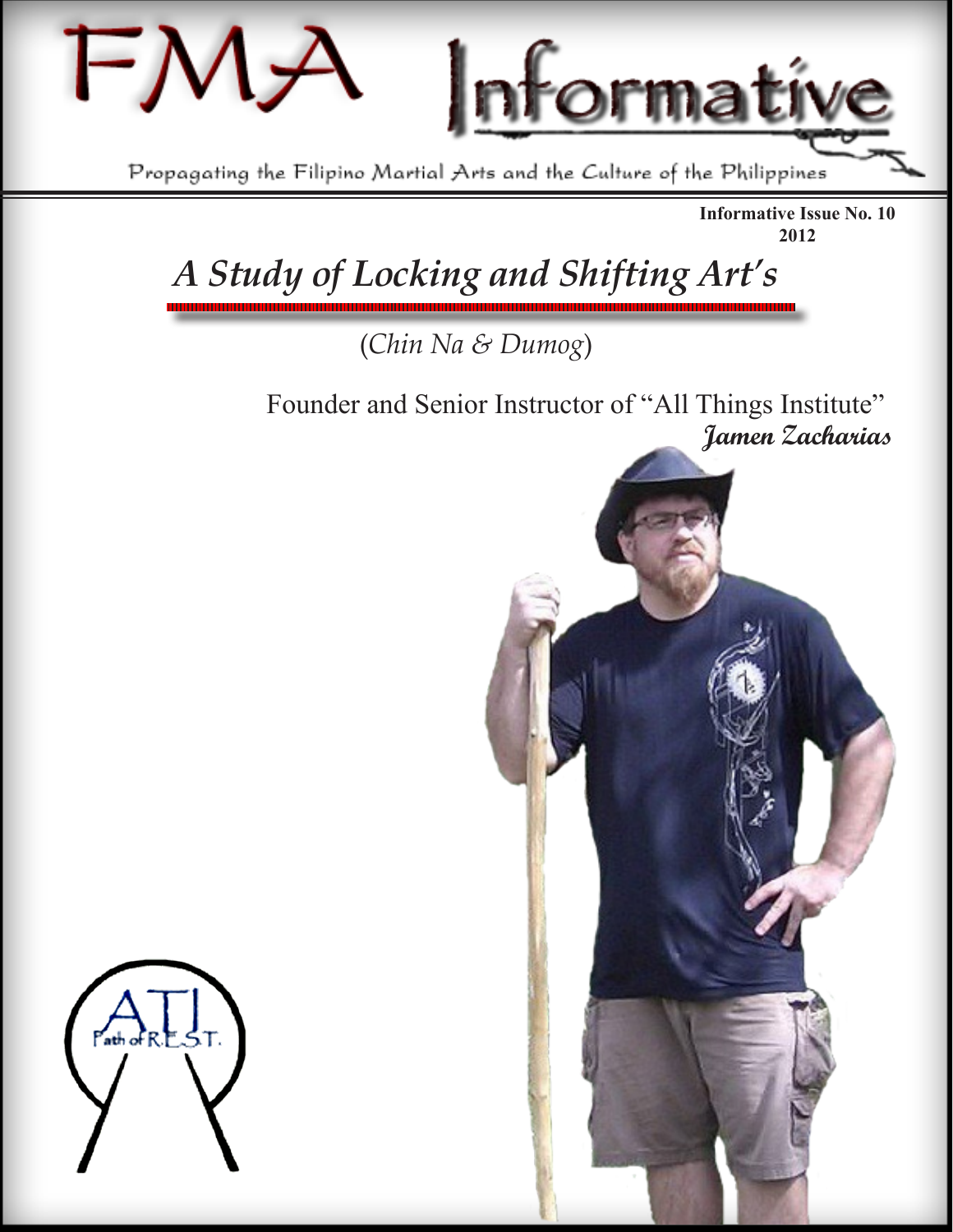| A Study of the Locking Arts                               |
|-----------------------------------------------------------|
| <b>Categories of Locking</b>                              |
| Force Degree Ladder                                       |
| Lock Force Degree Ladder                                  |
| Thought                                                   |
| Instinct                                                  |
| <b>Ideal Internal States</b>                              |
| <b>Ethical Force</b>                                      |
| <b>Effortless Force</b>                                   |
| The Unity of Ethical and Effortless Force                 |
| A Study of Locking and Shifting Art's - (Chin Na & Dumog) |
| <b>Realm of Cohesion</b>                                  |
| The Spectrum of Martial Arts                              |
| The Arts of Chin Na & Dumog Primarily Involve             |
| Root Categories of Pushing and Pulling                    |
| Some Pushing Techniques                                   |
| Some Pulling Methods                                      |
| Type 1 & Type 2 Shifting Arts                             |
| Type 1                                                    |
| Type 2                                                    |
| <b>Some Distinctions</b>                                  |
| Pushing/Pulling to Chamber Resistance                     |

Each issue features practitioners of martial arts and other internal arts, other features include historical, theoretical and technical articles; reflections, Filipino martial arts, healing arts, the culture of the Philippines and other related subjects.

The authors, publisher and owner of this online magazine are not responsible for any injury, which may result from the instructions contained in this online magazine. Before embarking on any of the physical activates described in the magazine, the reader should consult his or her physician for advice regarding their individual suitability for performing such activity.

The ideas and opinions expressed in the PMA Informative online magazine are those of the authors or instructors being interviewed and are not necessarily the views of the publisher, editor or owner of the PMA Informative. The articles are the property of the author's that wrote them and cannot be used without the permission of the author.

The PMA Informative is for the promulgation and promotion of the Filipino martial arts and the Culture of the Philippines. NO issue can be printed and Sold for Monies, without the express permission of the Owner and Publisher of the PMA Informative.

The FMA Informative brings you Founder and Senior Instructor of "All Things Institute Jamen Zacharias and he is sharing his basic concepts and theories on the Locking and Shifting Art's (Chin Na & Dumog).

So a little about Jamen: Jamen Zacharias has dedicated most of his life to pursuing his capacity, as a personal practitioner and teacher, of Internal and External Martial Studies. His approach is to focus meticulously on discovering the inner essences, root principles and most relevant precepts, from which human beings can advance in skill, comprehension and conveyance of a noble expression of these specialized art forms.

Mr. Zacharias is one of very few to have been personally certified as a Senior Full Instructor by expert teacher Mr. Thomas Cruse in Jeet Kune Do & Filipino Martial Arts. In addition, Jamen is the developer of an approach called 'Path of Rest' and is the Founding Instructor of the All Things Institute.

Jamen has trained and taught all over the world, offering professional instruction to LEO, Military, Security Professionals, Martial Arts Teachers, Film Actors, Woman, Men, Youth, and Children with Special Needs, Camps, Summer Schools and Various Communities Services.

Jamen holds regular sessions in private and group formats and is available for workshops and training camps throughout the year. Residing in the beautiful and serene Fraser Canyon of BC Canada, in the town of Lytton, Jamen accepts clients to his home based studio for personal instruction and apprenticeship.

Jamen is currently working on the completion of a series of DVDs to be made available within 2012 and beyond. For more information, go to the All Things Institute official website [www.pathofrest.com](http://www.pathofrest.com/) for updates and details.

For more information, please do not hesitate to contact Jamen Zacharias directly!



**Jamen Zacharias** *Founder / Senior Full Instructor* **All Things Institute / Path of Rest** Lytton, Fraser Canyon BC, Canada

(250) 455-0384 **[pathofrest@gmail.com](mailto:pathofrest@gmail.com) [www.pathofrest.com](http://www.pathofrest.com/) [www.jamenzacharias.com](http://www.jamenzacharias.com/)**

**Pictures in this issue**: Jamen Zacharias demonstrates with Robert Cacchioni

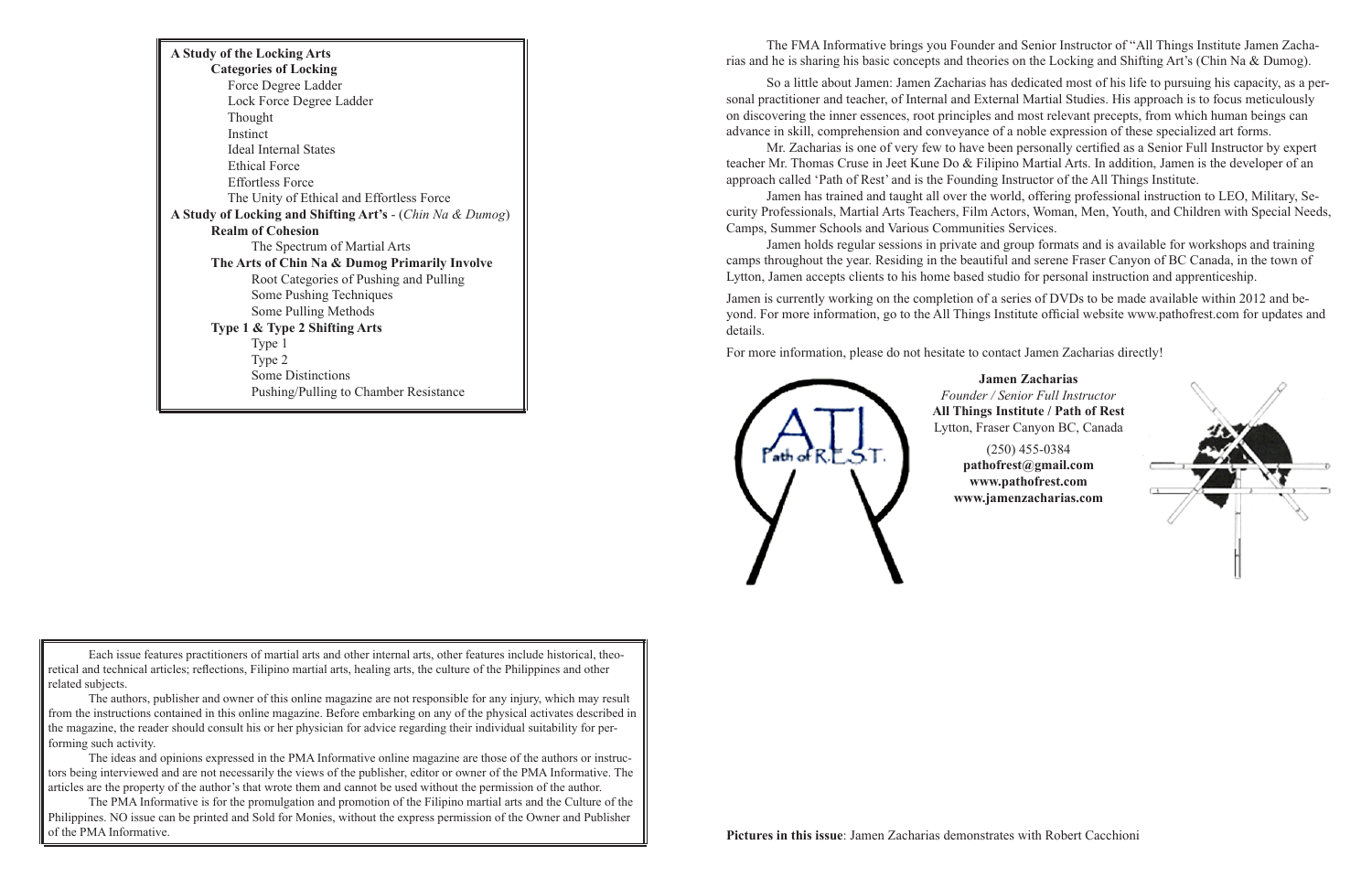# **A Study of the Locking Arts**

<span id="page-2-0"></span>The art of locking primarily involves manipulation and pressure upon a recipient's joints. It requires a working knowledge of basic human anatomy, as well as an ability to read and apply pressure, while maintaining an ideal internal state. Potential for error in locking is high without proper instruction and thorough understanding of the arts principles.

The historical roots of locking are generally credited to an ancient Chinese martial art called Chin Na, which means literally to seize and control. As an ancient form of gung fu, hundreds of variations of possible applications were developed. The underlying science of locking transcends cultural boundaries, specific systems and styles. The locking arts have been infused and modified into the majority of martial arts systems worldwide, including many of the sophisticated and refined martial arts systems of the Philippine Islands.

My personal introduction to the depth of joint locking and manipulation is indebted to my study and practice of the weapons based art of Kali and the 'principles of overwhelming', within the art of Dumog. The art of locking though generally based around the study of joint manipulation, transfers easily to the principles of disarming and nullifying weapons and vice versa. In addition the joint locking and manipulations arts can affect directly a weapon wielding hand or indirectly the weapon wielders body or offhand, which is vital when ejecting or nullifying a weapon. The idea of the weapon being an extension of the body

and even further of the persons very being does not interfere in the slightest to the application of the locking and joint manipulating arts. The locking arts can be successfully adapted with little modification to a weapon wielding hand. This is a recognized and well established aspect of Philippine weapons based arts. I say weapons based, because though the principles are heavily influenced within a whole system of weapons use, the arts of the Philippines should not be considered as limited to weapons, but very well rounded and all inclusive.

Locking, though a science in and of itself, is generally not taught as its own system but most often as a component of other art forms. Refinement in historical Chin Na occurred through upholding the principle of non-violence while exercising the need to restrain harmful individuals without the use of destructive force. Its ethics and guiding principles were deeply inspired through the precepts of the Buddhist Faith and Taoist philosophies. Similar advancements have been and occur for similar reasons when influenced by the sacred teachings of any major world religion respectively. This article focuses primarily on the essential root of joint locking and manipulation. In addition a discussion of the internal state desired in order to be able to truly apply this art form in a refined manner is considered. As well, the ethics and moral standard striven too by any peace seeking individual is addressed. I hope the reader finds that the root of locking deeply transcends the limita-

**a**) Entry Locks = to cause isolated or overall movement. **b**) Restraint Locks = to control isolated or overall movement. **c**) Compliance Locks = to cause

**d**) Conclusive Locks = to cause isolated injury.

tions of style, system or personality, leaving plenty of room for self evaluation and cultivation.

### **Categories of Locking**:

Joint locking applications can be distinguished by three categories:

**1**. Small joint applications (Involving the fingers and wrist) **2**. Medium joint applications (Involving the elbow) **3**. Large joint applications (Involving the elbow, shoulders and body)

Each joint, whether within the large, medium or small joints have a natural range of motion. The study of these ranges of motion in the joints is a very important aspect of the science of Locking. Pressure upon a joint occurs when an external force is applied beyond its natural range of motion. Pressure may also be applied to a joint in a manner that is not in conformity with its natural range of motion. These types of applications generally result in injury.

Natural ranges of motions within anyone of the listed joints consist of:

**1**. Digits: 2 directions

**2**. Knuckles: 4 directions

**3**. Wrists: 6 directions

**4**. Elbows: 2 directions (4 in con-

junction with the shoulder)

**5**. Shoulders: 4 directions

**6**. Neck: 6 directions

To become familiar (by feel) with the joints natural ranges of motion is important to developing skill in joint locking. To adapt to that feel is the beginning of developing functionality with locking technique.

**There are 2 ways joint pressure can be applied**:

**1**. A 'Single Joint Pressure Application': where pressure is applied upon a single joint only to get results.

**2**. A 'Compound Joint Pressure Application': where pressure is applied upon several joints simultaneously to get results.

When a degree of force is applied to the joints or body, there are 4 results that can occur. They are identified in what we have termed the:

## **Force Degree Ladder**:

**1**. The applied pressure will 'Cause Isolated or Overall Movement'.

**2**. The applied pressure will 'Control Isolated or Overall Movement'.

**3**. The applied pressure will 'Cause Isolated Pain'.

**4**. The applied pressure will 'Cause Isolated Injury'.

When force or pressure is applied exclusively to the joints, whether within a single or compound application, the following terms were devised:

#### **Lock Force Degree Ladder**:

isolated pain.

**\*\*\*** *Utilizing a Single or Compound Joint Pressure application in a manner that simultaneously connects one to the recipient's centre of gravity, is the hallmark of an Entry Lock* **\*\*\***

**Thought**:

Joint Locking is an art resulting from penetrative and productive thought. It is therefore an intelligent art. All sciences, arts and crafts are born of penetrative and productive thought and therefore born of intelligence. Which in short is a process resulting in 1st the discovery of an aspect of reality and 2nd its relevant and particular application in the outside world. It is through this process, unique to the human entity, which occurs and gives birth to the development of the arts. Joint locking,

like all other arts and sciences, has developed over time according to this process. **1**. *Penetrative thought* consists of contemplation, reflection, meditation, and prayer. **2**. *Productive thought* consists

of development and application of strategy, theory, technique and methods.

## **Instinct**:

Human beings essentially occupy two tendencies. The first tends towards the higher realities, holding the potential for penetrative and productive thought. The second tends towards the lower realities, which are based in the triggers of instinct. When a human being is reduced to responding by triggers of instinct, such as found in the instinct of self preservation, they are temporarily robbed

of a greater capacity to utilize intelligence. Though the triggers of instinct can arguably have an appropriate time and place to be manifest, intelligence still occupies a superior sphere of reality. Because the locking arts are not born out of the triggers of instinct, but rather through thought, if one attempts locking from the conditions of instinct, the potential for effective application is severely compromised. To successfully apply an art form such as locking, shifting or weapons disarming, which means effective and appropriate application, requires the conditions of an ideal internal state. So what then is an ideal internal state?

## **Ideal Internal States**:

- **1**. Calm
- **2**. Composure
- **3**. Proper Perception

## **States to Avoid**:

- **1**. Fear
- **2**. Desire
- **3**. Competitiveness

Furthermore there are 3 inner states or conditions I feel are conducive to locking, shifting and martial arts in general:

**1**) *Ideal State*: calm, composure, proper perception

**2**) *Receptive State*: susceptible to the noble realities of peace, love and justice

**3**) *Pending State*: a condition of readiness and appropriate adaptability

## **Ethical Force**:

Ethical force is essentially the use of force within the guidelines of sound moral and ethical standards. These standards are based in justice. Justice is the core virtue that acts as a prerequisite for peace and harmony. Peace and



*Compound Compliance lock*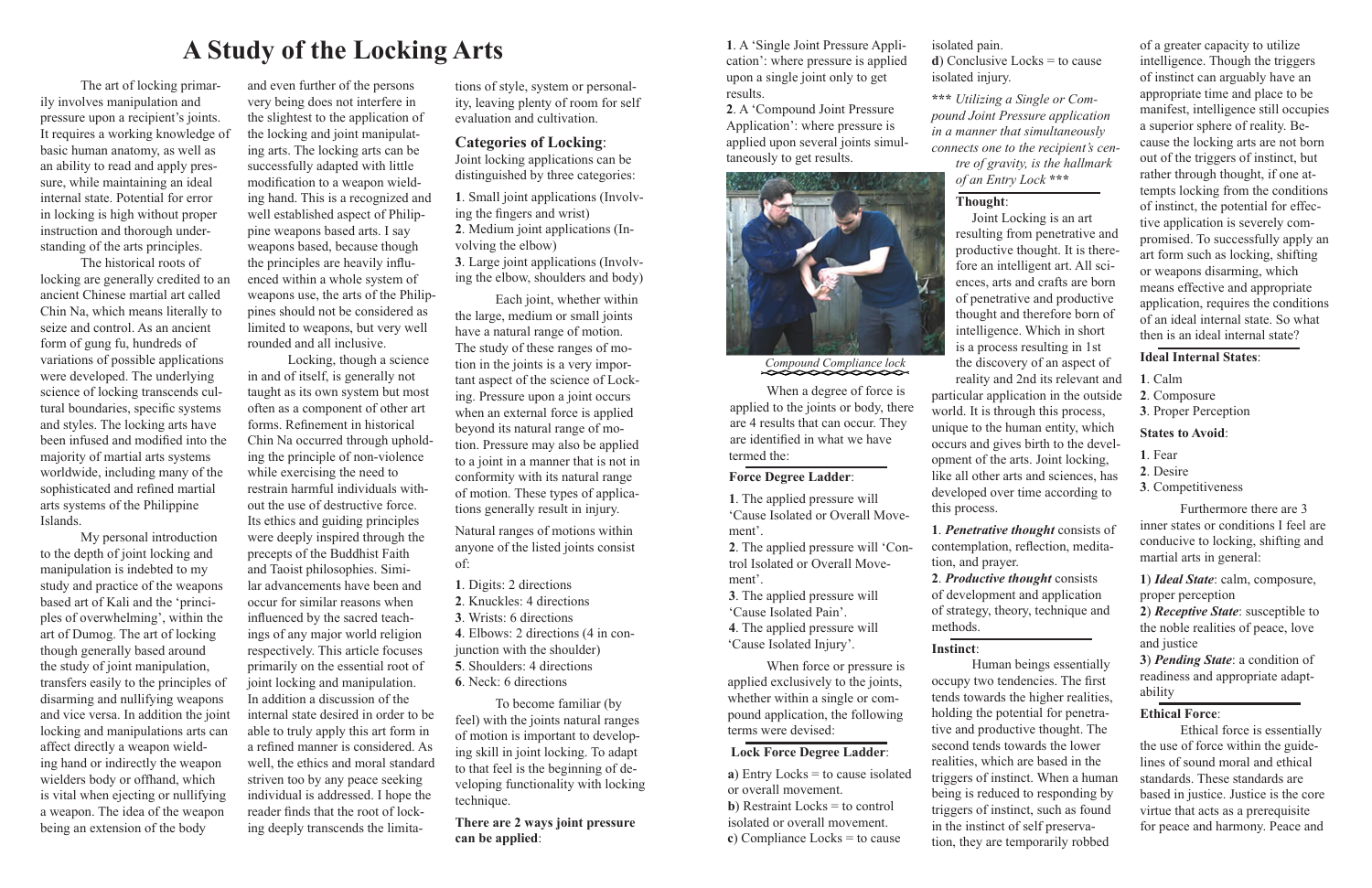<span id="page-3-0"></span>harmony produces unity and unity is that transcendent essence of all things. All uses of force, whether raw or intelligent, destructive or non-destructive must be guided by the principle of justice. If not, then its expression will be reduced to an inhumane and degraded activity. These degraded activities are inconsistent with the station and purpose of humanity.

#### **Effortless Force**:

Effortless force can be considered the opposite of raw force. Raw force is the pure application of brute force. Effortless force requires knowledge. Raw force does not. The locking and shifting arts are best employed effortlessly. They are compromised when attempted from an instinctive, impulsive condition.

# **The Unity of Ethical and Effortless Force**:

The unity of ethical and effortless use of force is worthy of striving for. One can spend a life time becoming effortless in there use of force, yet become imbalanced without ethical guidelines and standards. To unite the two ideals in a harmonious flow is the paramount goal. When one develops the ability to act most effectively (which is effortless) and most appropriately (which is ethical) they are attaining balance and a degree of mastery in the arts. When considering locking, shifting or the arts of disarming edged or impact weapons, this means that the least amount of effort should be employed as is appropriate within the dynamics of the circumstances. The top of the force degree ladder as stated

# **A Study of Locking and Shifting Art's** (*Chin Na & Dumog*)

The art of Chin Na, is as a term, meaning to seize and hold. While in essence the science of Chin Na aka Locking Arts transcend limitations of style and culture, its initial refinement is generally credited to China. The art of Chin Na, at least in principle has been incorporated into most martial arts worldwide. Gaining momentum in a similar fashion is the Philippine art of Dumog. Dumog, like Chin Na is an art that forms the base of a myriad of grappling arts, however has a uniquely enhanced aspect with its emphasis on 'shifting' the weight of the recipient in a manner that potentially 'overwhelms' them both physically and mentally. Interest in the locking arts for me personally, was

initiated through my study of the essence of Dumog and these 'principles of overwhelming'. The term overwhelming, I often replace with the term 'offsetting' which is the skill of disrupting the recipients centre of gravity and balance, which in term 'overwhelms' them physically and mentally as previously stated.

Within the Philippine islands, is a country filled with edged and impact weapons experts. Dumog, likely out of necessity, developed a unique functionality when applied against a weapon bearing opponent. This is because of its effectiveness in taking away the balance of the opponent, nullifying abilities to deliver effective strikes and counters. Dumog, like Chin Na, also utilizes Joint Locking techniques. An important distinction however of Dumog, in my estimation, is the ability to shift the recipient's body weight in a manner allowing for an effortless follow up.

A common limitation of perception mentioned in our first chapter, is the emphasis upon achieving pain or injury when applying a joint lock. We discussed how our ideal is to achieve results using less destructive force when possible and that our philosophical directive is to acquire ethical control, rather then to destroy. The application of joint locking is essentially made more effortless and indeed more functional when it is assisted by an established

momentum, which is achieved first by causing or complimenting movement, to a point of being able to utilize momentum. We call this principle, Movement to Momentum. Dumog, when performed properly, is an excellent prescription for establishing such momentum. The use of joint locking actually becomes more effective when employing principles inherent within the art of Dumog. This article, will briefly discuss principles inherent within the art of Dumog and how its principles complement the potential scope of the Locking Arts. As stated within our last article, the intended goal of study is the ideal of achieving harmony between the use of ethical and effortless force. All too often we strive to functionalize our abilities to effectively destroy our opponent yet neglect the real time and some times, perceptual shift of mind and heart, required to implement and

functionalize a non-destructive ap-

proach to the use of force.

**Realm of Cohesion**

#### **The Spectrum of Martial Arts**:

Within the spectrum of martial arts, there are generally 5 areas of focus, these are:

**1**) The Shifting Arts: such as Tai Chi Chuan, Sumo and Dumog etc. **2**) The Locking Arts: such as Chin Na, Jiu Jit Su and Aikido etc. **3**) The Trapping Arts: such as Wing Chun, Jun Fan Gung Fu and Jeet Kune Do etc.

**4**) The Striking Arts: such as Boxing, Panantukan and Savate etc. **5**) The Weapons Arts: such as Fencing, Kenjitsu and Kali etc.

**\*\*\*** *The arts listed above are not limited to the particular category represented here, but are mentioned only as a point of reference* 

# **Root Categories of Pushing and**

# **Pulling**:

**1**. To the Whole: when pushed or pulled, the 'whole' body is significantly affected. **2**. To the Portion: when pushed or pulled, a 'portion' of the body is significantly affected.

**Whole**: A good example is when you push the centre of the chest. This causes the body as a whole to be moved at once. Therefore pushing to send or pushing for continuous pressure (as identified below) is common within this area.

**Portion**: A good example is when you push the inner shoulder. This

causes the bodies position to shift, however does not tion may occur in that area. (Also as identified below)

always cause it to move as a whole. Only a portion of the body is significantly affected. Therefore, pushing for posi-Each of these methods, whether sending, causing pressure etc., relies on proper body mechanics. The core of good body mechanics depends on the distribu-

tion of weight while maintaining what many call 'base'. Base is the foundation from which one establishes and maintains there stability by centering themselves according to the natural pull of gravity. Establishing good base can occur while in motion or in a stationary position. It is the subtle or obvious disturbance of a persons 'base' that is the key to offsetting or the principles of overwhelming that make up the essence of Dumog and the

#### Shifting Arts.

## **Some Pushing Techniques**:

Here are some methods from which Pushing can be explored upon the recipient's body. It is encouraged to explore the possibilities of pushing from every point on the recipient's body that the whole may be affected. This can be done by pushing there centre from the chest, the side of shoulders, rear of shoulders and back. Also try pushing using the limbs as extra leverage by grabbing the triceps and bicep simultaneously and pushing the shoulder up towards the recipient's ear lobe. Another



suggestion is to establish what I call the circle of space. This means that a certain distance within close quarters is maintained. This is done without getting to close and ending up in a full grappling situation where it is probable to be thrown or taken to the ground. The periphery of the circle of space is roughly calculable by placing your arms out in front of you and turning your palms out ward and touching the tips of your fingers.

**1**) Pushing palms inward.

is force to cause movement, to offset and capture the recipient's entire centre of gravity. Within the locking arts, the entry locks are employed for the purpose of causing movement and offsetting. This aspect of the locking arts can be all too quickly ignored or missed. Often the goal of the practitioner is to acquire the potential or ability to apply pain or injury to the joints. This in my opinion is little short sighted. The ability to apply less destructive force if possible is always a greater achievement then to merely apply a healthy dose of destructive force. When one studies and practices this ideal within locking, shifting, the disarming arts or all, to avoid the use of raw or inappropriate destructive force is also a gateway to avoid the instigation of the self preservation instinct within the recipient.

# **The Arts of Chin Na & Dumog Primarily Involve** *Locking Arts and Shifting Arts*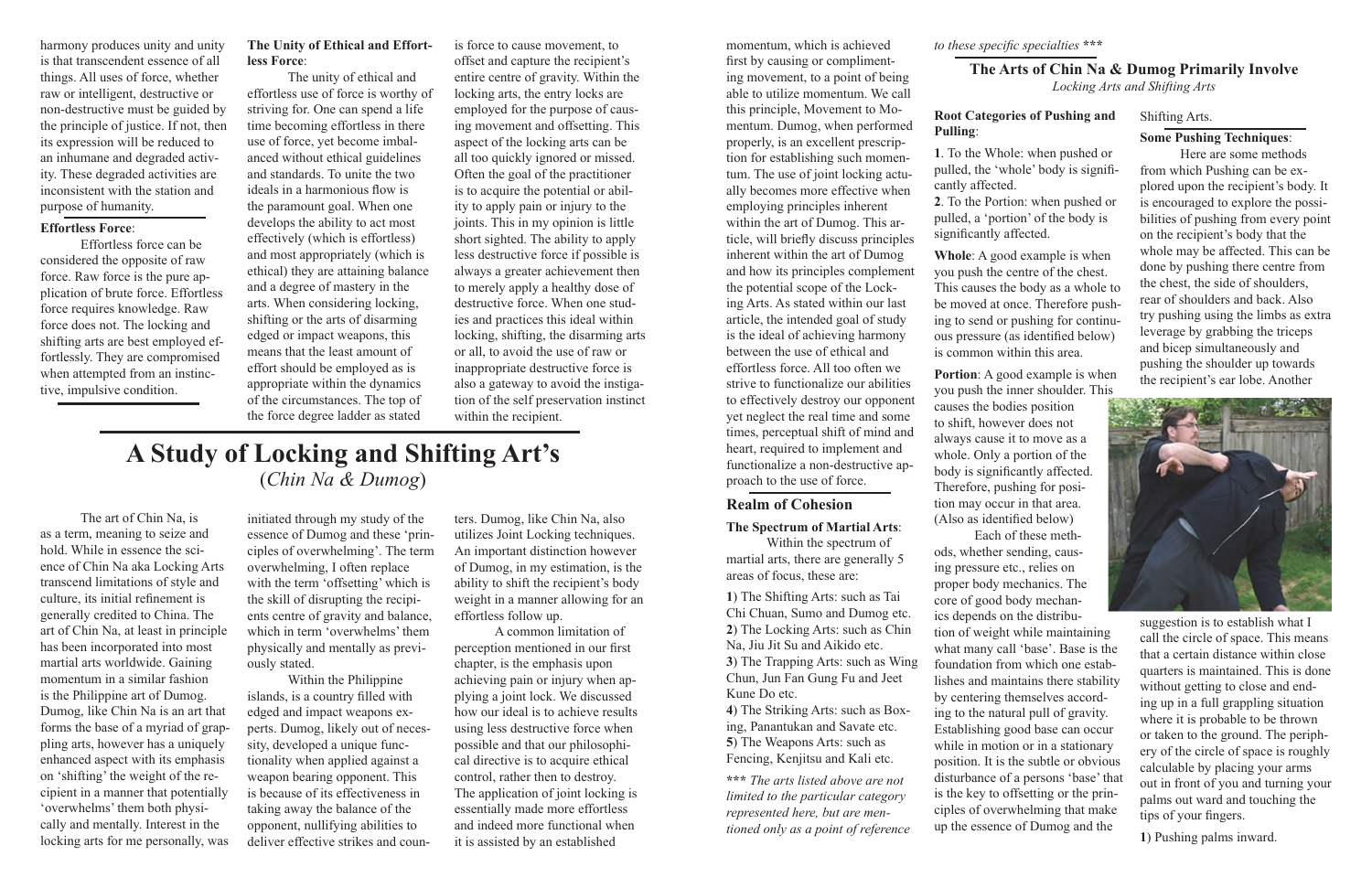potential requires a lot of practice and contemplation of every one of its variables. It is not just practice, but thoughtful practice that makes perfect.

#### **Another Thought about Thought**:

As discussed briefly in our

first chapter penetrative and productive thought is the reason for the arts revealing and the only way that it can develop further. It is important to realize the need to meditate on and consider every verity of the art relating to a dignified and skillful expression and experience. To contemplate the art in accordance to high ideals and precepts is a must in order to see it truly evolve and for ourselves to advance within it.

# **Some Distinctions**:

## *Pushing/Pulling to Send*:

This means that the purpose of the push or pull is to send the body a distance from where it was originally pushed or pulled.

# *Pushing for Continuous Pressure*:

This means the purpose of the Push is to bring about a consistent flow of continuous forward pressure; upon the recipient.

*Pushing/Pulling for Position*: This means the purpose of the push or pull is to adjust the position of the recipient's body.

# *Pushing/Pulling for Shock*:

This means the purpose of the push or pull is to elicit a sense of shock; in the form of a mental and physical disruptive jolt.

*Pushing/Pulling to Compliment*: This means the purpose of the push or pull is to assist; with an

and is often achieved without the use of grip. Type 2 Shifting usually results in a feeling of confusion to the recipient, or what we call the state of bewilderment. The



*in even larger, heavier recipients.* offset to the recipient's Type 1 Shift

recipient of Type 2 Shifting may be much less aware of the cause of this sense of imbalance, as when performed at a high level, it is very subtle, yet remains extremely potent. Type 2 Shifting is also achieved by an advanced ability to moderate ones energy and commitments, therefore causing the recipient to feel as though they are being controlled, yet have very little to respond or counter to, therefore, the retaliatory spirit can at times be nullified with Type 2 Shifting, even subconsciously in the recipient. It is also a harmonious mode

- **2**) Pushing palms outward.
- **3**) Pushing with the forearms.
- **4**) Pushing with the shoulders.
- **5**) Pushing with the inner elbows.
- **6**) Pushing with the fist, with grip. **7**) Pushing with the fist, without
- grip.
- **8**) Pushing with the finger tips.
- **9**) Pushing with both or one limb.

Pushing can and does involve other means such as by using the hips or even the bottom of the feet. The 9 listed above are relatively common means for pushing.

# **Some Pulling Methods**:

Pulling the body can occur essentially anywhere that you can secure sufficient grip. This can occur by gripping:

- 1. A piece of clothing
- 2. portion of hair

3. The limbs (With or without the employment of extra leverage, finding leverage is suggested) 4. The back of the neck.

There are also several areas on the body from which a more subtle distinction in pushing and pulling occurs. Each of these ar-

of achieving movement as well as blending energies with the recipient, therefore the master of these arts is able to respond without abrasive resistance, but rather, to become one with the recipient in a dance of ethical and effortless control. To put it bluntly, the master of Type 1 and Type 2 Shifting has at their disposal virtually every degree of force accessible to there skill set, especially if governed and confirmed by Heavenly Reason. In addition, the manner from which Type 2 Shifting occurs, sort of like a perpetual state of falling, robs the recipient of a significant percentage of their counter abilities and energy.

#### **Just a Thought**:

There are many ways in which Pushing and Pulling can be employed. Pushing and pulling occur most often instinctively and therefore the idea of pushing and pulling seems simple. In reality there is a deep science to it. The science of Dumog combined with the thoughtful mind of its practitioner encompasses the potential for high skill and refinement. Both the subtle and gross aspects of the sciences of pushing and pulling contain the potential to develop an intelligent skill. To master its

eas, are distinguished by how the recipient will respond to the push or pull. It is appropriate to a acquire knowledge of how any one of those distinctions can best be used.

# **Type 1 & Type 2 Shifting Arts**:

The following Type 1 and Type 2 Shifting Arts are briefly described to provide a basic summary of the two main types of pushing and pulling.

**Type 1** Shifting is based in it being a committed offset to the recipient's centre of gravity and bal-

ance through continuous pressure, either a push or pull. Type 1 Shifting is common in techniques such as grabbing to push or pull a limb or the neck. Type 1 Shifting is generally achieved with the assistance of grip or strong continuous pressure, pushing or pullong.

**Type 2** Shifting is based in noncommitted bumping and tipping. Type 2 Shifting is utilized to offset the recipient's centre of gravity and balance. This manner of shifting is a much subtler type

already established line of movement or momentum.

# *Pushing/Pulling*

 *to Chamber Resistance*: This means the purpose of the push or pull is to elicit resistance from the recipient in order to later release it.

In Dumog these aspects are also commonly done in conjunction with joint manipulation. This is distinguished from Chin Na in that Dumog often employs more pushing and pulling using the body and limbs, whilst Chin Na often employs more joint twisting. At the higher levels, one can begin to draw from what a skill we have termed Shadowing. Shadowing is the ability to control the recipient, with type 1 or type 2 shifting, while at the same time adjusting and setting up superior positions, while being non-abrasive. We call it 'Shadowing', because the skill is to remain engaged with the recipient like a shadow after a push to send, or type 2 shifting.

#### **In Closing**:

Like Chin Na, Dumog is rare as an isolated art form, more commonly found in conjunction with other components including edged and impact weapons, striking and trapping arts. Dumog at higher levels has been compared to a functionalized, close quarter version of Aikido, which means the Way of Harmony respectively. When practiced over time, with emphasis upon controlling and maintaining an ideal internal state, Dumog is an incredible system. It fits well into the repertoire of those that wish to acquire the skill of using force in an effective and less destructive manner, without a compromise in functionality.

In summary, it is suggested



*Type 1 Shift upon opponent, whom is wielding a Dos Mono's weapon. (Two Handed)*



*Type 1 Shift technique in order to nullify the use of wielded single rattan.*

<span id="page-4-0"></span>

 *Classic Dumog push (Type 1 Shift) of the shoulder towards the ear lobe, This kind of push is generally performed quite effortlessly and can cause significant movement* 

 $\sim$ 0000000000000

*A direct knife disarm with a Type 2 Shifting in upon the opponent*

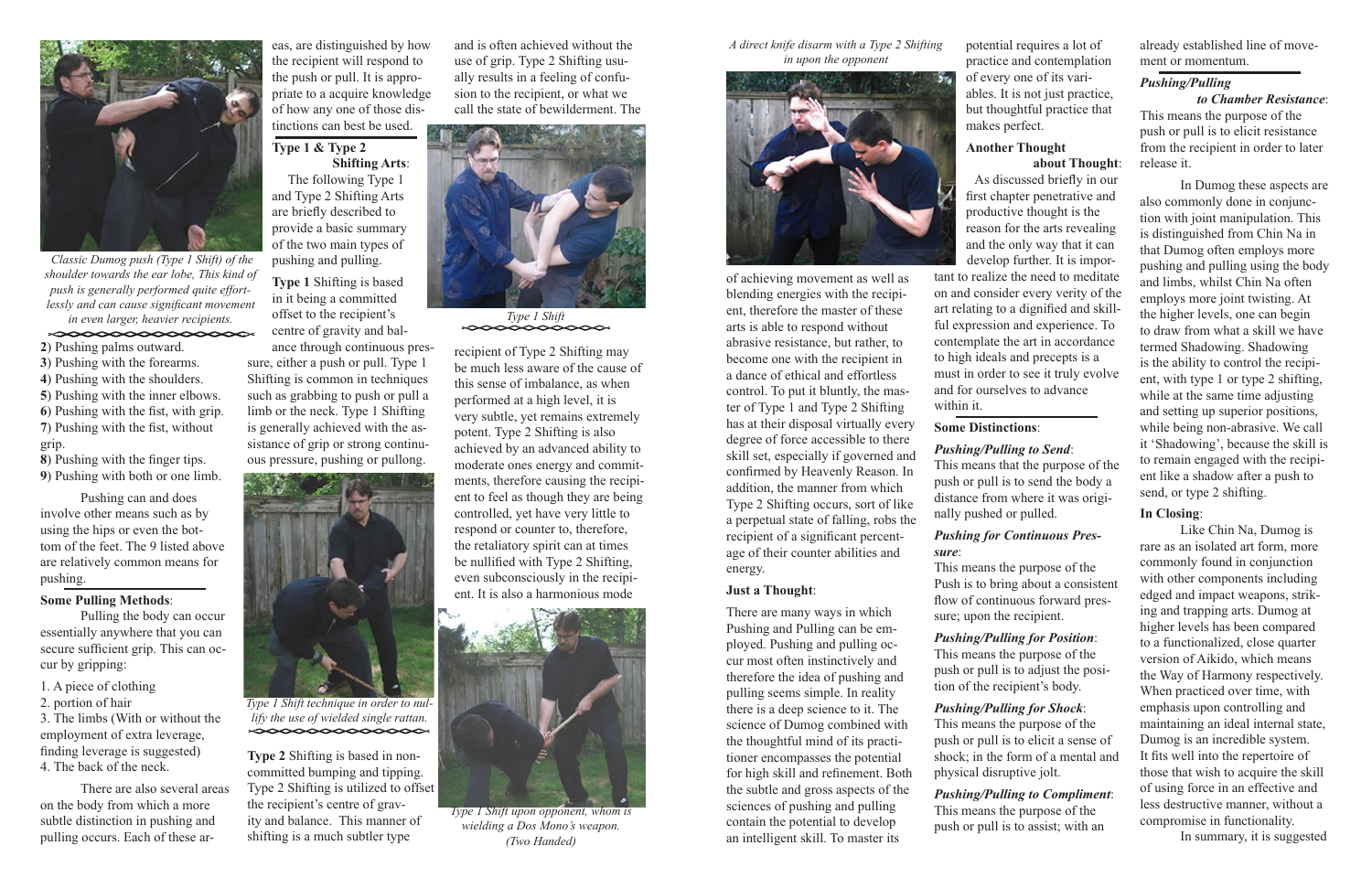that both the Locking and Shifting Arts, the 'essence' of Chin Na & Dumog respectively, become forwarded through a mindful and progressive mastery of causing, complimenting and controlling movement, rather then the emphasis being upon causing pain, injury or worse. The ideal is to adjust our use of force, to suit thinking based in moderation, backed by refined adequate and appropriate skills and

attitudes. Stating the above does not absolve the potential need to utilize pain and injury based skill sets, yet merely strongly suggests the balance of each spectrum, that they receive their fair degree of development. With the intention being to cause, complement or control movement, the specialist in these art forms will discover gateways that avoid the many triggers of impulse and escalation, which

lead further away from the path of peaceful resolution. This ideal is of course congruent with the needs of many professional fields that are at times required to utilize force in service to humanity. Even as a practice of purely personal cultivation, these arts adapt well to a more peace seeking, peace enjoying way of interacting and being with others.



**Jamen Zacharias** *Founder / Senior Full Instructor* **All Things Institute / Path of Rest** Lytton, Fraser Canyon BC, Canada

> (250) 455-0384 **[pathofrest@gmail.com](mailto:pathofrest@gmail.com) [www.pathofrest.com](http://www.pathofrest.com/)**





Private training with Jamen held in the majestic beauty of the Thompson / Fraser Canyons of BC Canada.



Jamen with fantastic participants of the yearly ATI Training Camp held in the Thompson / Fraser Canyons.